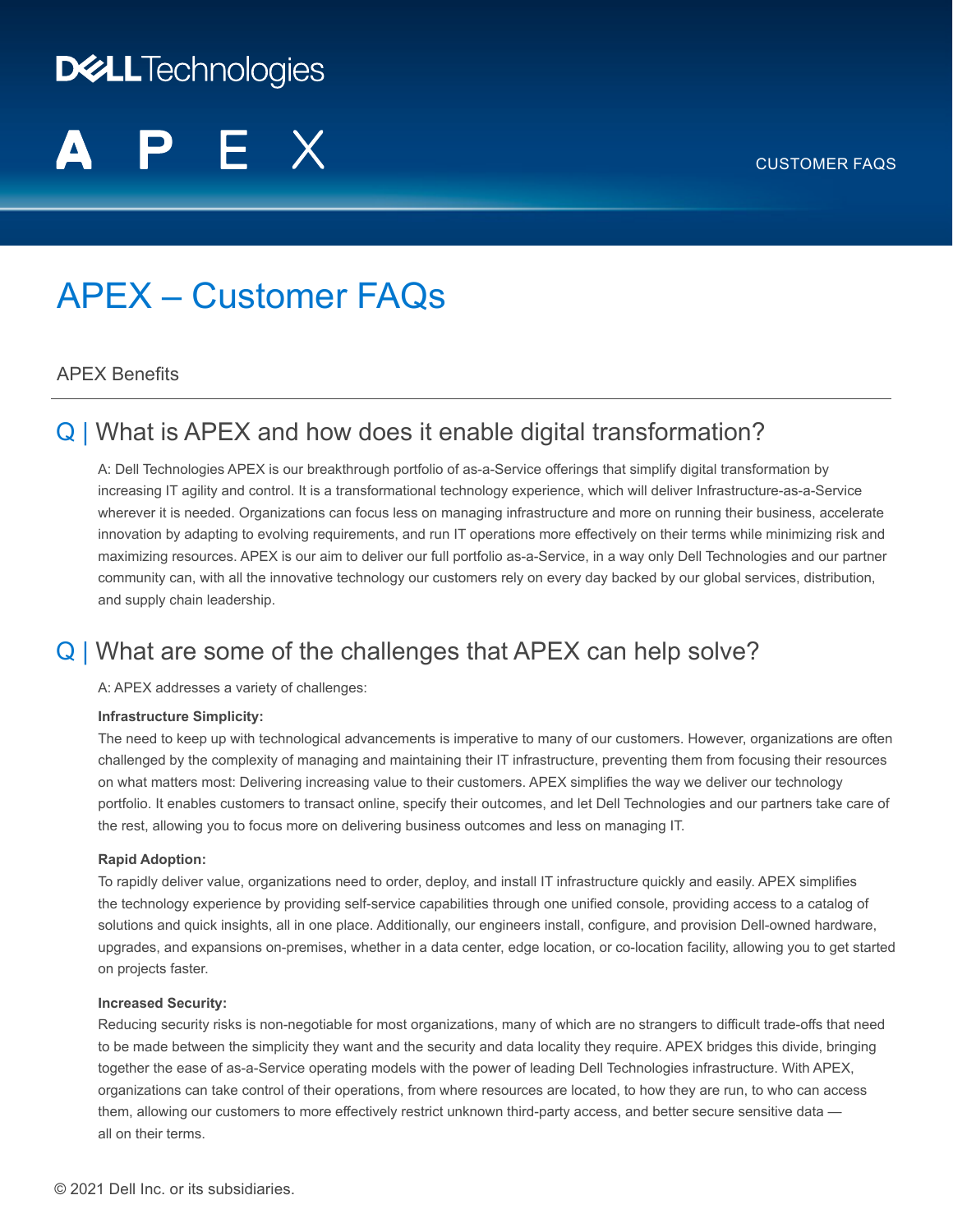#### Q | How can IT benefit from APEX?

A: APEX relieves your IT department of routine lifecycle management duties, minimizes the risk of non-planned downtime, and looks after transition or decommission activities at the end of the hardware lifecycle. APEX can be implemented in a data center, a co-location facility, or an edge location and we will take care of the deployment. Our Customer Success Managers will proactively monitor and manage systems, taking care of event remediation, firmware and system software updates, and other essential maintenance tasks. We regularly communicate with you, optimizing the technology 24x7x365 using predictive analytics to maximize operational productivity and uptime, to meet your service-level objectives. At the end of your term, you can hand off transition activities to us.

APEX also eliminates the lengthy wait for hardware delivery, testing, and installation processes that can take months. With APEX you can accelerate your timelines and put your resources to use fast. Once you place your order, we take on the heavy lift, so you are up and running faster, delivering value to your customers faster, and saving time and labor costs.

## Q | How does APEX allow me to scale up and down and pay for what I use?

A: APEX gives customers the ability to dynamically scale up or down with elastic capacity. Usage-based subscriptions, available with Dell Technologies APEX Data Storage Services, are deployed with extra buffer capacity, so it is already on hand and available on demand, taking the guesswork out of capacity planning. Furthermore, outside of any set capacity commitment, you pay for the resources you use — whether it's a spike or a reduction when needs subside — reducing the risk of overprovisioning costs. This elasticity lets you quickly scale up or down, aligned to your business needs.

## Q | How does APEX help you take control of your IT infrastructure security?

A: APEX lets you take charge of security in a variety of ways.

With APEX, you can take charge of your organization's cyber resiliency and the physical security of the IT infrastructure. The added control of private cloud enables you to extend rigorous cybersecurity and threat detection best practices wherever APEX is deployed. Having control of your security enables you to more effectively restrict access from unknown third parties, protect intellectual property, and better secure sensitive data.

APEX lets you place data where you need it to help you satisfy compliance and regulatory requirements — so you maintain full control of your encryption and data access. Keeping your information private and under your jurisdiction throughout its lifecycle offers an easier, more cost-effective data governance strategy.

#### Getting started with APEX Services

#### Q | How do I get started with APEX?

A: To get started with APEX, please [contact your Dell Technologies Account Executive](https://www.delltechnologies.com/en-us/contactus.htm) or visit our [APEX website](https://www.delltechnologies.com/en-us/solutions/apex/index.htm) to learn more about our portfolio of services.

#### Q | How do I get started using the APEX Console?

A: The APEX Console is accessible at<https://console.delltechnologies.com/>. To get access to the console, please [contact your Dell Technologies Account Executive](https://www.delltechnologies.com/en-us/contactus.htm) who will help activate your user login and create an organization for your company. Once signed in, you can access resources and documentation in the Support section and throughout the console.